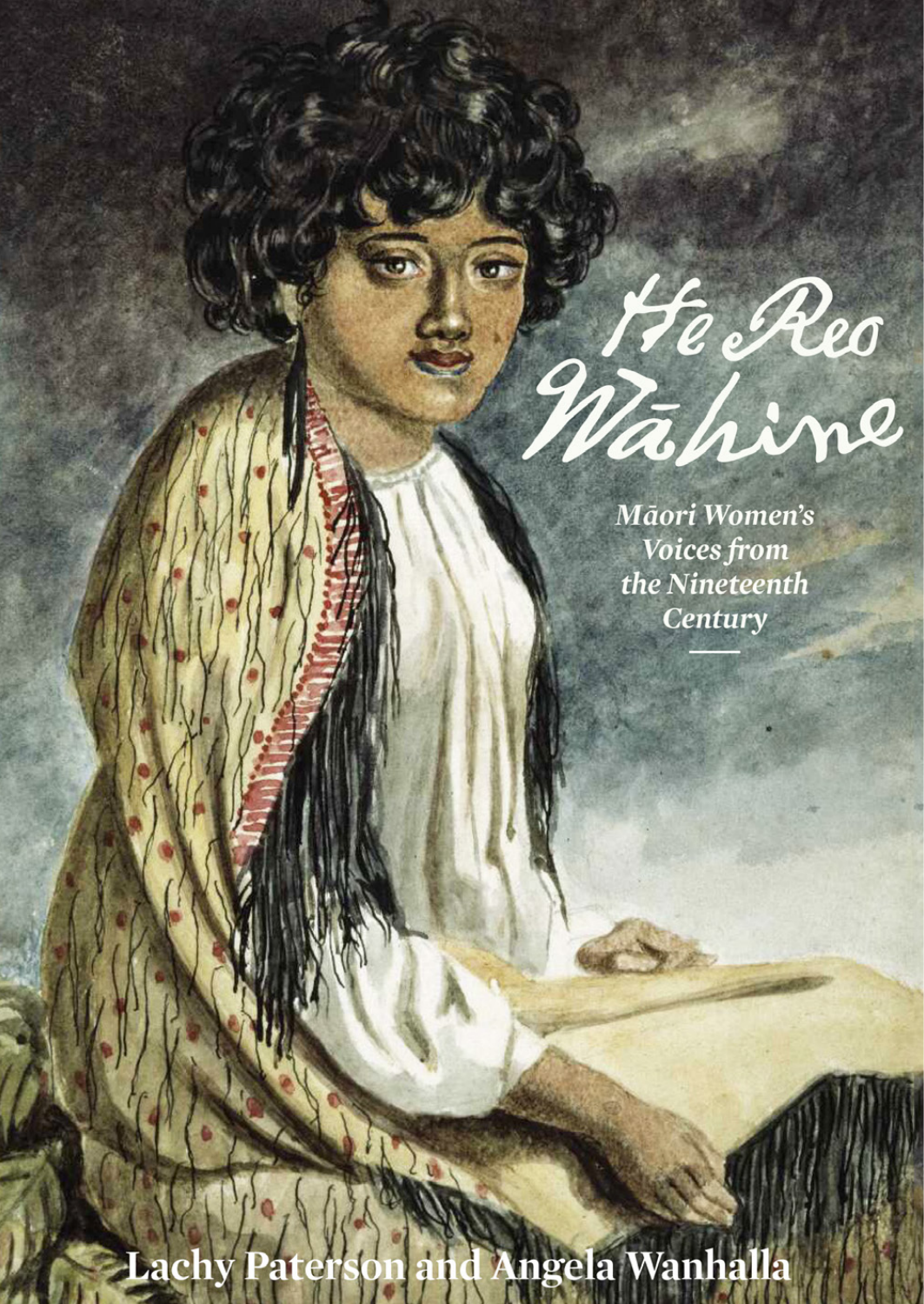*. . . a rich and ranging collection of Māori women speaking from the nineteenthcentury archive. The hopes, the persistence, the effort to set down a cause are all apparent in the words of women presented in these pages. It is in various measures an inspiring, instructive and agonising read.* 

– Charlotte Macdonald, Victoria University of Wellington

During the nineteenth century, Māori women produced letters and memoirs, wrote off to newspapers and commissioners, appeared before commissions of enquiry, gave evidence in court cases, and went to the Native Land Court to assert their rights. *He Reo Wāhine* is a bold new introduction to the experience of Māori women in colonial New Zealand through Māori women's own words – the speeches and evidence, letters and testimonies that they left in the archive. Drawing from over 500 texts in both English and te reo Māori written by Māori women themselves, or expressing their words in the first person, *He Reo Wāhine* explores the range and diversity of Māori women's concerns and interests, the many ways in which they engaged with colonial institutions, as well as their understanding and use of the law, legal documents, and the court system.

**Lachy Paterson** is an associate professor in Te Tumu School of Māori, Pacific and Indigenous Studies at the University of Otago, where he teaches Māori language and Māori history. He has published widely on Māori history of the colonial period, including a monograph on Māori-language newspapers, *Colonial Discourses: Niupepa Māori, 1855–1863* (Otago University Press, 2006).

**Angela Wanhalla** is an associate professor in the Department of History and Art History at the University of Otago. Her most recent book, M*atters of the Heart: A History of Interracial Marriage in New Zealand* (Auckland University Press, 2013), was awarded the Ernest Scott Prize by the Australian Historical Association for the most distinguished contribution to the history of Australia or New Zealand.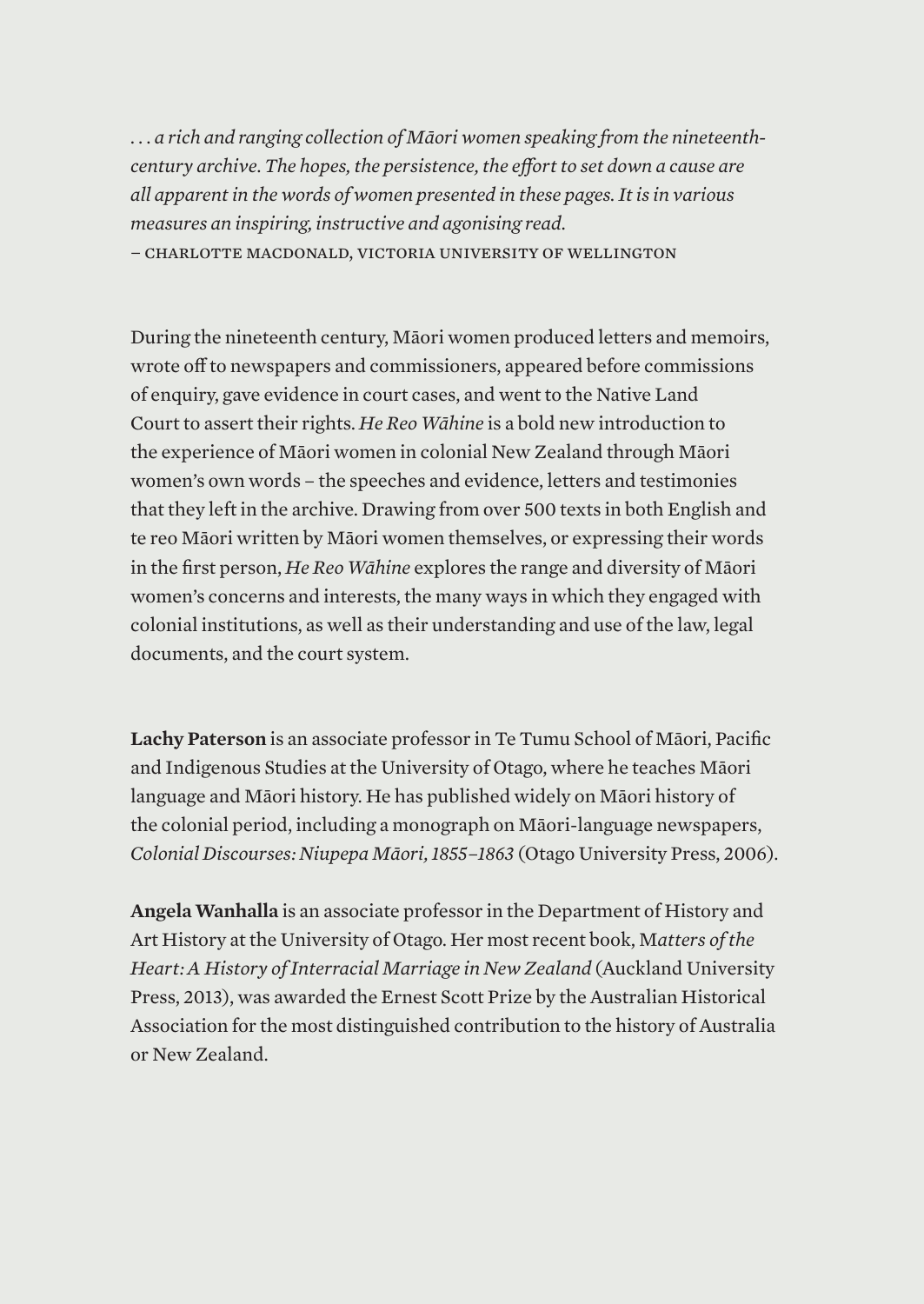### CHAPTER 1

# *'I am a woman who wrote this letter': Land Sales*

AND WAS THE DEFINING ISSUE OF NEW ZEALAND RACE RELATIONS IN THE<br>nineteenth century. Māori had the land that Pākehā wanted, not just for<br>the economic aspects of settlement, but also as a means to realise Crown<br>sovereignty a nineteenth century. Māori had the land that Pākehā wanted, not just for the economic aspects of settlement, but also as a means to realise Crown sovereignty and to gain effective control. Colonisation could only succeed at the expense of mana whenua, but unlike the Australian situation, the indigenous people of New Zealand were too numerous and powerful for Pākehā to simply appropriate the land. Some settlers argued, using European theorists such as Vattel, that Māori should only 'own' land they were actively cultivating. However the New Zealand government, cognisant of both Māori numbers and power, and the disapproval of missionaries and English humanitarians, always acknowledged that Māori possessed customary title to all land.<sup>1</sup> Such rights of ownership, based on tikanga, could be complex: tribal groups had mana over land as a form of ownership in common, although rights were often devolved to smaller groups, such as whānau, to use the land or some resources upon it.2 It was not unusual for different hapū or iwi to claim mana whenua over the same land. The Māori forms of customary title did not translate easily into the forms of land tenure recognised by English law; if Europeans were to possess the land, native title needed first to be extinguished in order for the land to be converted into Crown land, or to become privately owned freehold property.

## *Pre-Treaty sales*

Pākehā had already begun acquiring land from Māori prior to formal colonisation in 1840. Some Māori made 'sales' on a vast scale to hopeful Sydney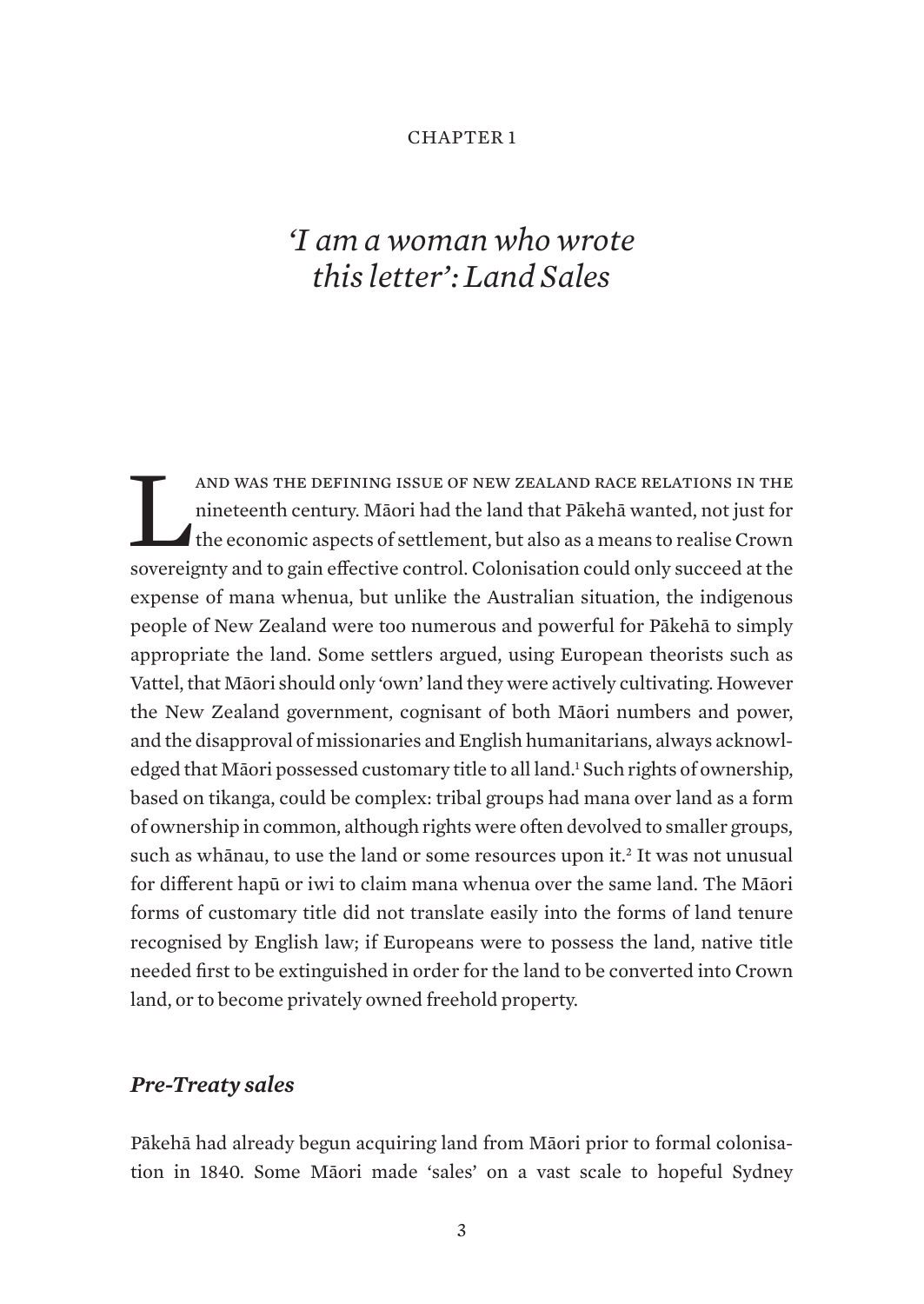#### *He Reo Wāhine*

speculators, or to the New Zealand Company for on-selling to its immigrants from late 1839. There were, however, a number of land transfers, both moderately large and small, from Māori to Pākehā such as traders and missionaries who were living among them. It is likely that Māori considered these deals, even when solemnised with a written deed, quite differently to the Pākehā participants. For Māori, to tuku whenua (release land) was more about building a relationship with 'their' Pākehā who, in the case of traders, were often well integrated within tribal life and had Māori wives and children. In 1841 the government established the Old Claims Commission to investigate the many Pākehā claims, some outrageous, some reasonable, to Māori land. Many of the claims were decided in the 1840s, but in 1856 Parliament passed the Land Claims Settlement Act so that any unresolved or disputed claims could be finally settled 'not according to strict law, but according to equity and good conscience'. The act also recognised that some cases involved mixed marriages and 'children of such marriages', and 'that inquiry should be made into such cases with a view to make a just provision for the same'.3 The government subsequently appointed Francis Dillon Bell as the sole commissioner to investigate all claims.4

In 1839, the Pākehā trader Thomas Halbert acquired the Pouparae Block, about 1100 acres on the Waipaoa River near Tūranga, 493 acres of which he sold two years later to the newly arrived Anglican missionary William Williams. Because Halbert had made the original purchase, Williams left it to him to present the claim before the commission in the 1840s, something the trader failed to do. Bell therefore heard the case in December 1859 and January 1860 at Tūranga.<sup>5</sup> Halbert had a succession of Māori wives, and the chief counter-claimant was his fourth wife Rīria Mauaranui, an influential woman of Te Aitanga-a-Māhaki and Rongowhakaata descent with whom he began a relationship in 1837.6 Rīria claimed on behalf of her son by Halbert, Wī Pere, who was later an influential Māori politician. Rīria stated:

*My child had been born some time when Halbert spoke to me about buying some land for him. I said it was unnecessary to purchase the land because the natives would give it: but he answered that he would rather buy the land and then he would be sure of his son retaining possession of it – but if the land were only given, the natives could at some time or other drive him off it. We then went together to our relations, to speak about certain land (Pouparae) – and agreed to purchase a piece of land there. The talk at that meeting was that the land was to be for the child. Halbert waited some time for goods of his own*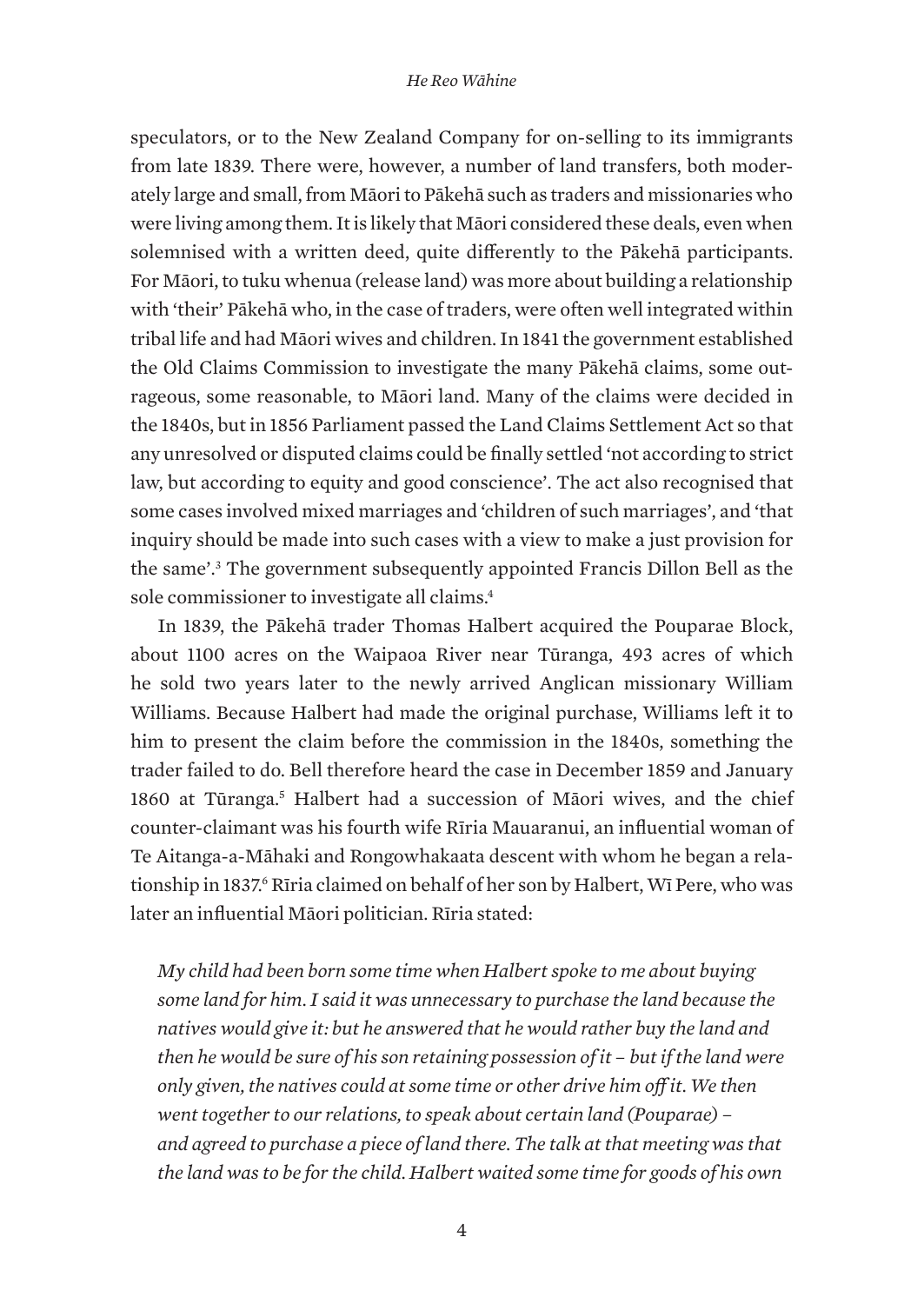*to arrive, but as they were long time coming, he spoke to me of getting goods from Mr. Harris.7*

It is clear that for Rīria the land was for their son, a position supported by the other Māori witnesses. For her Whānau-a-Kai hapū, the deal was about their relationship with Halbert with whom they shared a descendant, rather than the £300 in goods and money that he paid. Unfortunately, Halbert and Rīria's relationship, formalised by William Williams, did not last.

*I was present at the payment being given, and it was again said at that time that the land was for the child. My child was then able to run about. After this Halbert drove me and the child away and took another woman to live with him.8*

Halbert denied that the land sold was an inheritance for his son. Commissioner Bell chose not to make a decision. Williams wrote to Bell in 1869 asserting that Wī Pere's rights had not arisen when he purchased the land, and that all Māori claims had been dropped.<sup>9</sup> The Waitangi Tribunal gives several reasons why Māori might have relinquished their claims: that they believed that Halbert might be prosecuted for selling the land; that there were more important land claims needing attention; or that Wī Pere was being generous to Williams – the missionary had had to flee his mission in 1865 due to the rise of Pai Mārire, and a number of Māori and Pākehā in the area had been killed by Te Kooti in 1868 (see chapter 2).<sup>10</sup> Williams received his Crown Grant for the land in 1871,<sup>11</sup> although the Waitangi Tribunal believes that Halbert did not have the right to sell the land and effectively disinherit his son.<sup>12</sup>

Rīria was not the only Māori woman whose land was claimed by a Pākehā husband through the mechanism of the Old Land Claims investigations. Uncertain of their rights to land, some white men sought to establish legal title as Crown grants to land that had been gifted by marriage. Customarily such land was the woman's, to be retained for any children of the relationship, and it extended to her husband the right of occupation alone. White men with Māori wives and families – even if some were motivated to ensure the economic security of their families – exploited the land-claims system, using it to their advantage by claiming the gifted land was in fact a 'purchase'. In granting title to marriage gifts, the Land Claims Commission effectively eroded Māori women's control over their lands, and also separated the marriage gift from tribal lands.<sup>13</sup>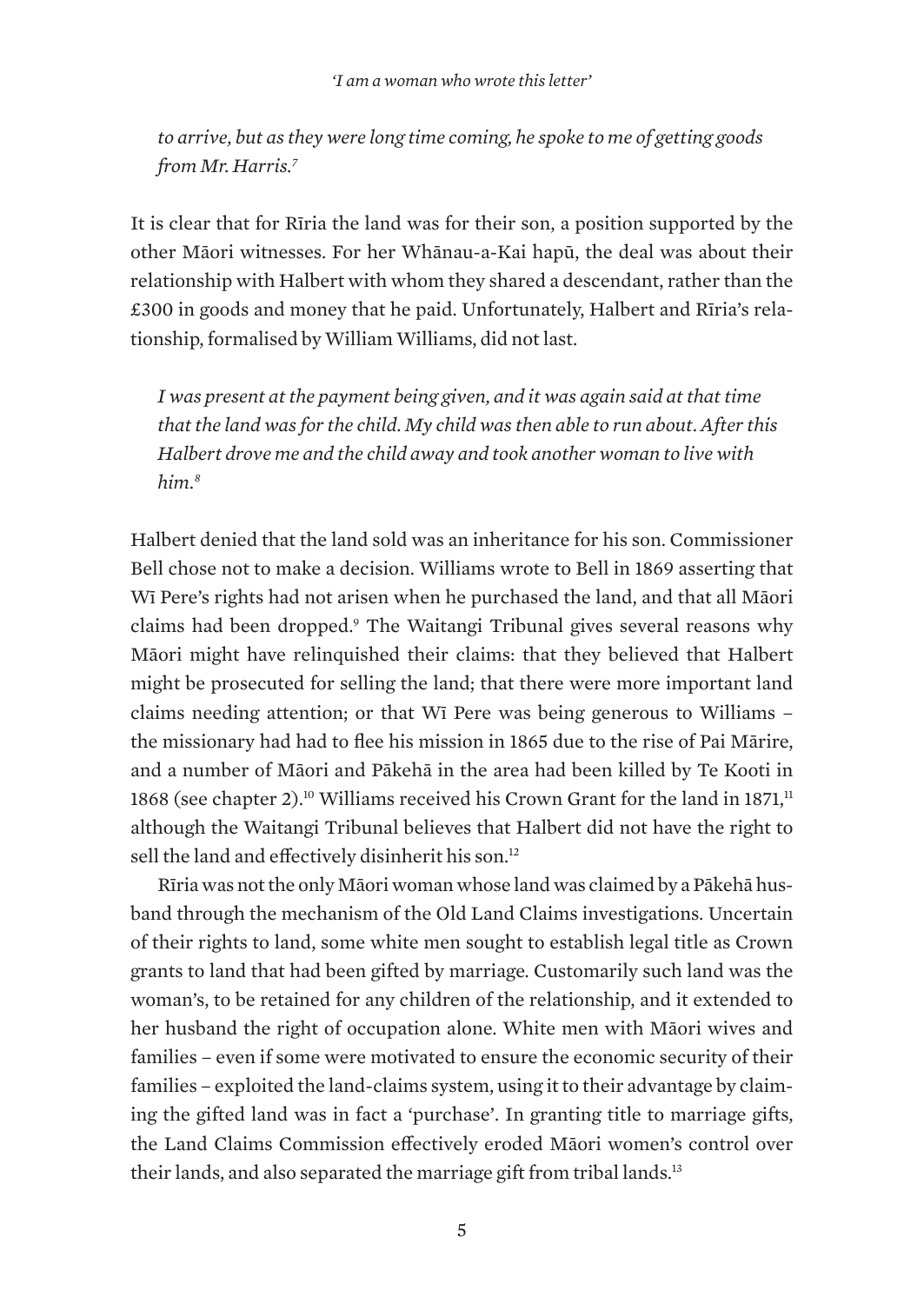## *Post-Treaty sales*

Under the Treaty of Waitangi, the government claimed 'the exclusive right of Preemption', which it interpreted as entitling it to be the sole purchaser of Māori land. The government argued that Māori needed protection from unscrupulous settlers, but it also feared that if settlers were permitted to buy smaller blocks directly from Māori, they would inevitably run into problems over competing claims of ownership, and possible inter-racial clashes that it would then have to settle.

In many cases the purchase agreement was largely oral in nature, with rangatira, most likely male, negotiating on behalf of the hapū with a government official. As the 1891 Commission on Native Land Laws wistfully reported, the government's 'olden style of purchase' was 'at once open and simple'.

The proposal to purchase was made to the head chief in the presence of at least some of the lesser chiefs; the boundaries of the lands to be dealt with were described; the price to be paid was agreed to; a day was fixed upon which, in the presence of the tribe, the bargain was to be completed. The purchaser then counted the purchase-money in the presence of the chiefs and people, and placed it in a bag or bags before the principal chief, who would then distribute the money among the other chiefs, leaving them to share their portions among their own hapus and families. Frequently, great chiefs thus disposing of extensive territories would give all the purchase-money to their people, leaving nothing for themselves, and, when the gold was thus bestowed, would shake the empty bag which had held it, upside down, to show that nothing remained. 'Those were the days,' said Chief Judge Fenton, in describing such a scene, 'when the Maori chief was a gentleman.'14

For most of its first 25 years the government maintained its monopoly, purchasing blocks of land at low prices from tribal groupings, which it sold on to settlers at much higher prices, using the profits to finance its administration.15 In theory, 'the government would not solicit, but merely await, an offer from a tribal group to sell some land', but in practice officials were much more proactive in their activities.16 During this time most of the South Island was purchased, along with large areas in Hawke's Bay, Wairarapa, Wellington, Whanganui and to the north and south of Auckland.

The way in which land was purchased means that women's voices at these meetings were less likely to be heard, or at least recorded. It is in the written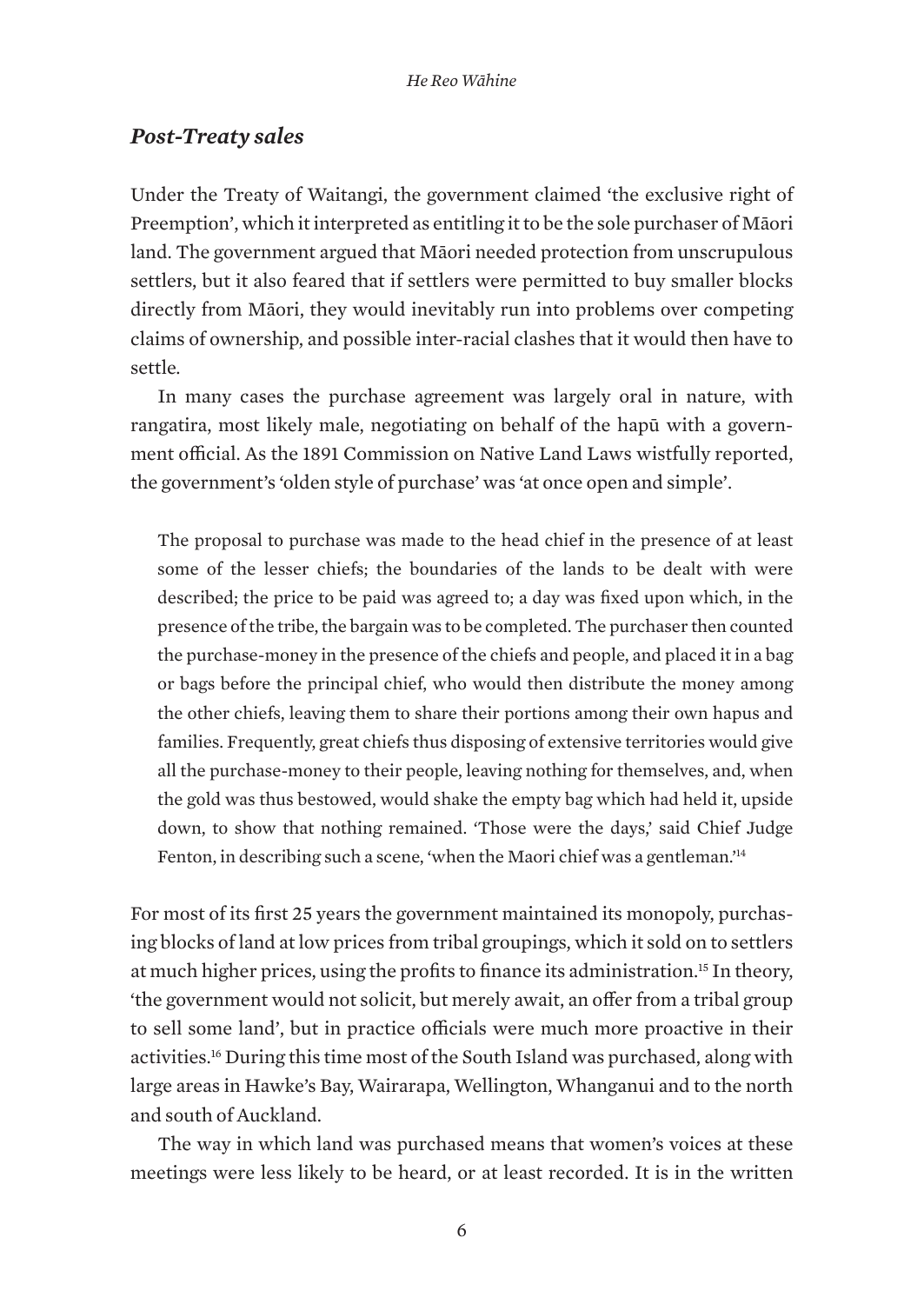correspondence that their views are made known. We collected no letters by women concerning land for the 1840s, but they start to appear in the 1850s. Ani Mātenga Te Patukaikino (Ngāti Kahungunu) was direct in her request to Land Commissioner Donald McLean.

*Aperira 16.1851 E hoa e te makarini tenei ta matou kupu ki a koe[.] ko te utu mo to matou kainga 10 mano[.] Na Ani Matenga*

[modern translation] 16 April, 1851. Sir, Mr. McLean, this is our word to you. The price for our property is 10,000 [pounds]. From Ani Mātenga.17

Ani sent another letter. The year is not indicated, but it may have related to the same deal.

## *No Patangata no te 4 o nga ra o Hune i tuhia atu ai[.]*

*E ta e te Makarini, tena ra koe[.] tenei ano ahau te ora atu nei[.] Na kaore aku korero atu kia koe, ara kia korua ko Kawana, kai a korua tonu nga korero ara mo to taua kainga ki te tutatanga ki te aha tanga ranei, ki te kore noa iho pea ko wai hoki ahau ka mohio, Na E ta mau e hohoro a hohoro mai, a mau e kore atu a kore atu engari pea me waka hohoro mai i nga ra wakamutunga o Hurae[.] e ta ko taku korero tena ki a koe[.] heoi ano Naku Na Ani Matenga*

*kia te Makarini*

[modern translation]

Pātangata, written 4 June.

Sir, Mr. McLean, greetings. I am well. I do not have anything to say to you, that is, to you and the Governor, it is up to you two to say something, that is, about our land, that is, on its current position or what is being done, or not, I have no idea. Now Sir, you can be quick if you want, or not, but you should perhaps be quick, in the last days of July. Sir, this is what I have to say.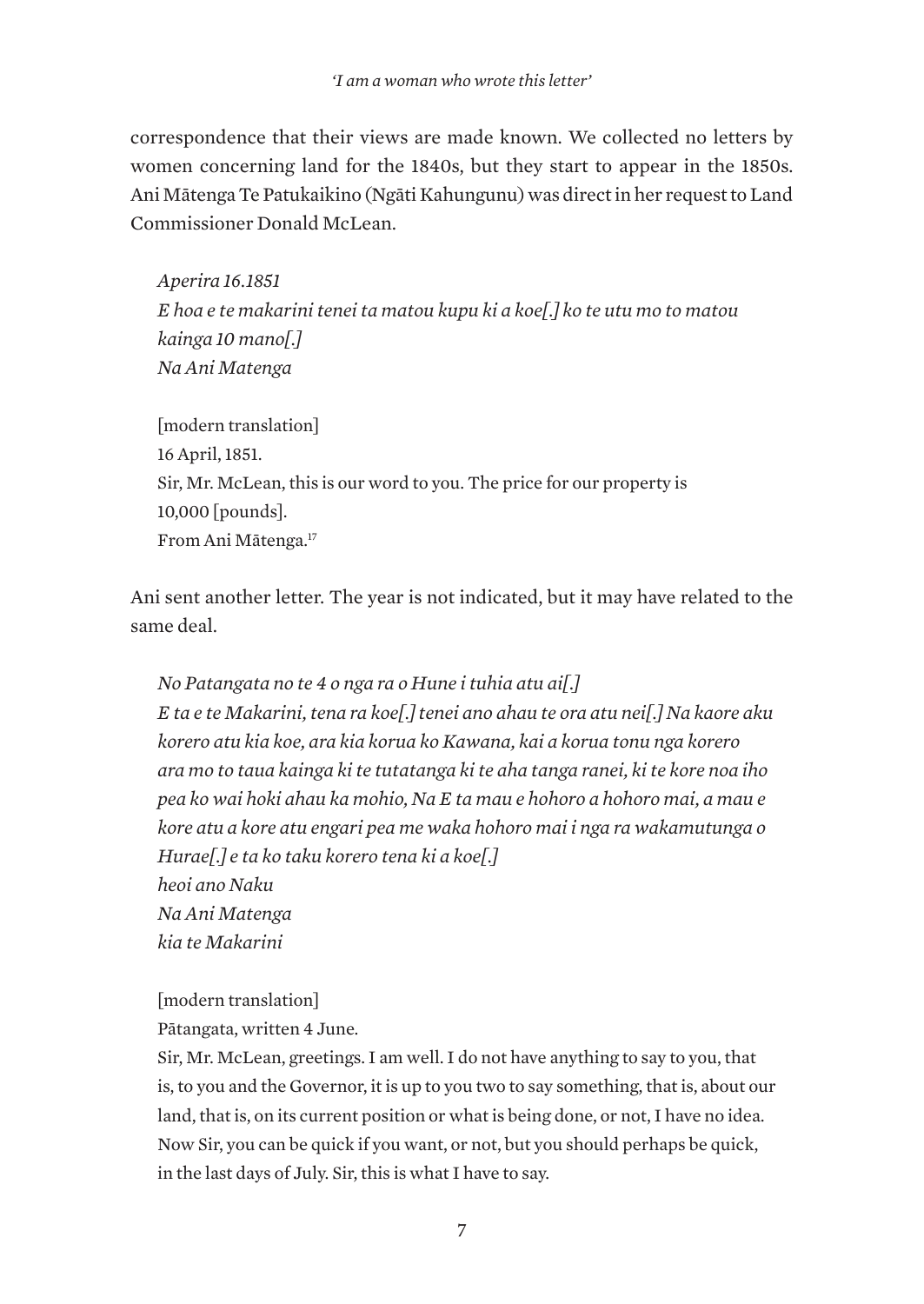### *He Reo Wāhine*

That is all from me From me, Ani Mātenga to Mr. McLean<sup>18</sup>

When land was sold, the money was not always all paid at one time. In the following letter, Meri Te Aokauai and another from Rangiwakaoma (Castlepoint) discuss getting money still owing to them.

> *Rangiwakaoma Oketopa 20 1864*

*Ki Nepia kia te Makarini e ta tena koe he kupu atu tenei kia koe mo nga toenga o Maungarake ano te ..50.. pauna i korerotia ai e maua ko te kau matua ko te Wiremu Potangaroa i te Pa o te Hapuku i te Hauke[.] heoi ko aua moni me homai e koe inaianei taua 50 pauna[.] kua ki ake ano a te Wiremu kia homai e koe aua moni [.] ki te pai koe kite tukua mai e koe a te Kupa mana e mau mai[.] heoi ano Na Meri te aokauai*

*Na Tapatu Ruta.*

[modern translation]

 Rangiwakaoma, 20 October, 1864.

To Napier, to Mr McLean. Sir, Greetings. This is a word to you about the remaining [money] of Maungarake, the 50 pounds that the elder, Te Wiremu Pōtangaroa, and I discussed at Te Hāpuku's pā at Te Hauke. Anyway, you should give that money, the 50 pounds, now. Te Wiremu has said that you should give that money. If it is agreeable to you, hand the money to Te Kupa [Cooper] and he will bring it here.

That is all. From Meri Te Aokauai and Tapatu Ruta.<sup>19</sup>

One of the primary concerns Māori held was about asserting rights over land that was being sold, had been sold, or that someone else might sell. In some cases these concerns were expressed publicly. In 1857, the newspaper *Te Waka o te Iwi* published a letter from Miriama Hēmara, the wife of Ngāti Whātua chief Te Hēmara Tauhia. She owned land inland of the Kaipara Harbour.<sup>20</sup>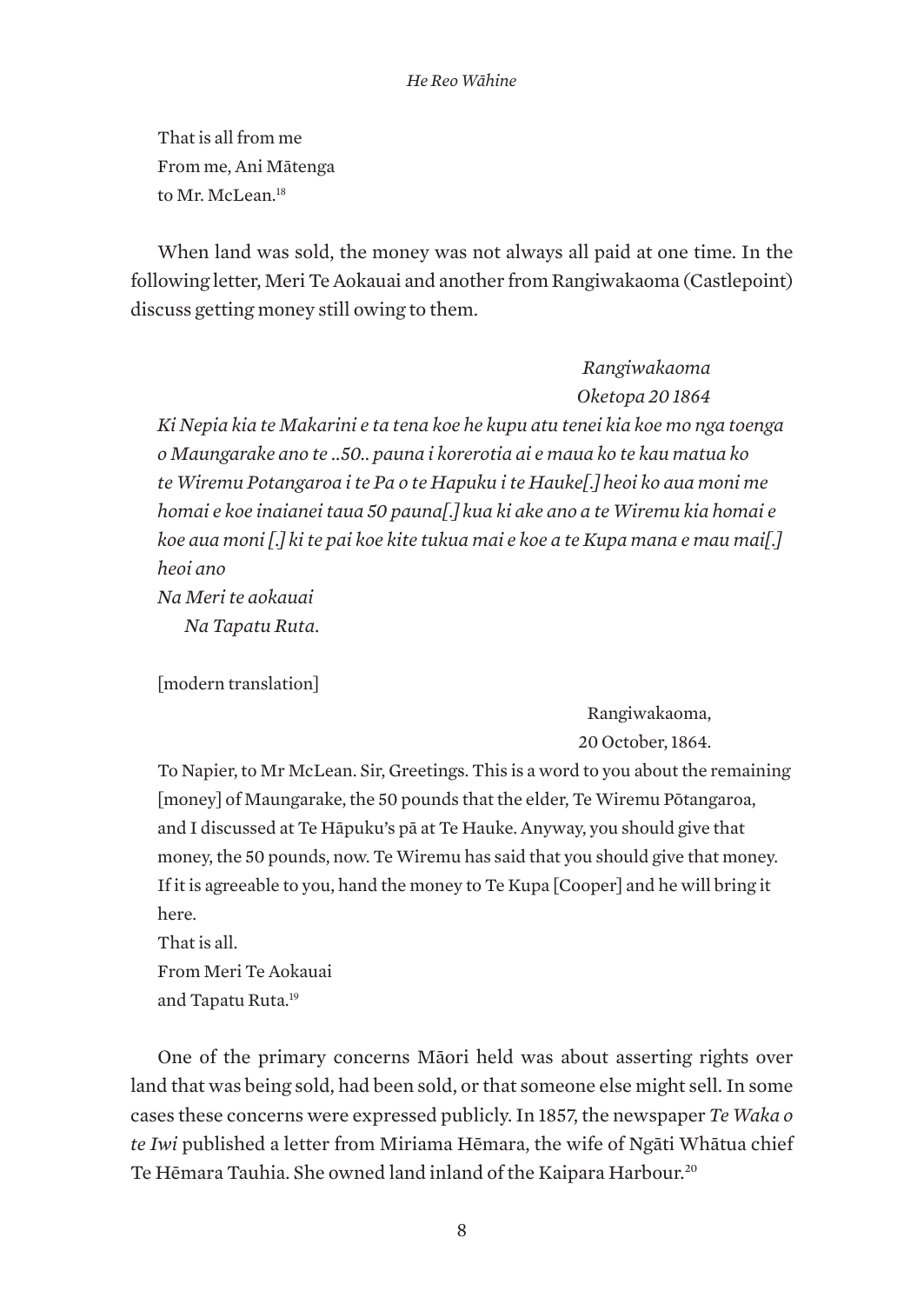*He Pukapuka Whenua na Miriama Hemara, o Ngatirango Mahurangi, Akuhata 27, 1857.*

*Ki a Hare Reweti, – tenei pukapuka. E kara, tenei ano te kupu ki a koe. Ki te tae mai Te Uriohau korero atu koe ki a ratou mo te pihi whenua i Aropaoa mo te pihi hou kia whakarerea, kaua e tukua, erangi kia rite te mea tawhito ka tahi ka tika. Heoi ano ka mutu.*

*Na Miriama Hemara*

[modern translation]

Letter about Land from Miriama Hēmara of Ngāti Rango.

Mahurangi, 27 August, 1857.

To Charles Davis, this letter. Sir, here is [my] word to you. If Te Uri-o-Hau come, talk to them about the piece of land at Aropaoa, the new piece which is to be left, and not to be released [for sale] but let the old one be dealt with, and then it is right. That is all.

From Miriama Hēmara.21

Although the niupepa published other letters concerning land, Miriama's letter does not explain why the editor, Charles Davis, who had recently left his job at the Native Office,<sup>22</sup> would be talking about land to Te Uri-o-Hau, another hapū of Ngāti Whātua. What the letter does is assert her interest in an area where competing hapū and iwi were selling land. Most letters were not for publication, and sent directly to Donald McLean, then head of both the Native Office and land-purchasing operations.

Hārata Panga wrote to ensure that she received something from the sale of land at Heretaunga in 1853.

#### *15 Hepetema 1[8]53*

*Ki Makawhiu kia Te Makarini e ta tena koe[.] He korero ano taku ki a koe mo taku korero ki a koe i te Turei, mo te tahi whahi o nga utu o Heretaunga kia homai mo maua ko taku hoa, kei a Hori te whakaaro kia maua, ta te mea hoki i a au tetahi whahi o tena kainga o Heretaunga ko toku matua tane no reira ko taku matua wahine no Manawatu no Horowhenua puta noa ki Porirua ko toku matua tane i pumau tonu ki Heretaunga[.] ma nga tangata o reira e korero ki a koe he pono taku korero ki a koe, ta te meahoki ko te utu whakamutunga tenei o taua kainga e oti atu ai ki a koe[.] ki te whakaae mai nga tangata ki taku pukapuka, na mau tonu e mau mai nga moni, tena ano taku pukapuka ki a Hori*